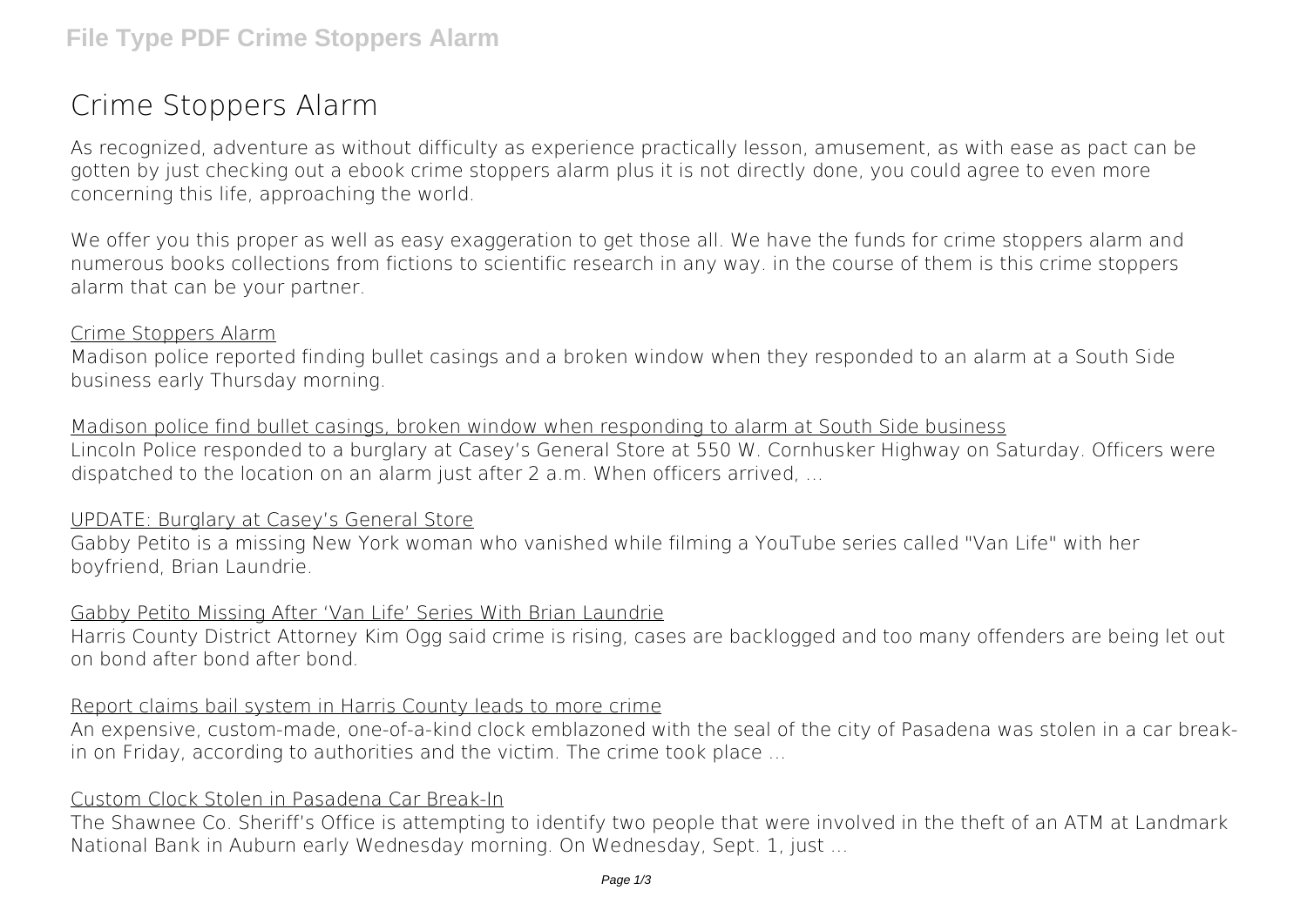# Shawnee Co. Sheriff's Office attempts to identify two in theft of ATM

Gabby Petito's family now claims her boyfriend Brian Laundrie is not cooperating with police regarding her disappearance.

Where Is Gabby Petito? Boyfriend of Missing 22-Year-Old Returned Home From 'Van Life' Trip Without Her: Family KITCHENER - Waterloo regional police are investigating a report of a man approaching a young boy in Cambridge. Officials said they received a historical report about the incident ...

# Police investigating report of man approaching 8-year-old boy in Cambridge

Pleasant Prairie police are asking for the public's help to identify and locate a suspect wanted for a strong-arm robbery. Pleasant Prairie police responded to an ala ...

#### Pleasant Prairie police seek suspect who stole iPhones from cellphone store

Buchholz is the largest public school in Alachua County, with more than 2,200 students. The string of recent false bomb threats at the school has led to work disruption, missed class time and ...

# Investigation continues into Buchholz High School bomb threats, campus security questioned

Police found bullet casings and shattered glass at a southside business while responding to a commercial burglar alarm overnight. According to an incident report, officers responded shortly after ...

# Police find shell casings, shattered glass at southside business

Police are asking for the public's help identifying a grey vehicle spotted in the area of an Amherstburg business around the time of a break-in Wednesday morning. Patrol officers responded to a ...

# Police seek info following Amherstburg break in

The Tulsa police department and fire department are looking into a break-in and a suspected arson that happened Friday morning.

# Tulsa Fire Department investigating after fire set inside food mart

Police said the couple haven't contacted anyone since they left Bindoon and concerns are held for their welfare. John's sister Peta-Marie Donaldson this morning issued a desperate plea for help online ...

# Growing fears for missing Wheatbelt couple John and Minela who left Bindoon for Westdale

PLEASANT PRAIRIE – Village police are seeking a man who knocked down a clerk before fleeing with iPhones from the